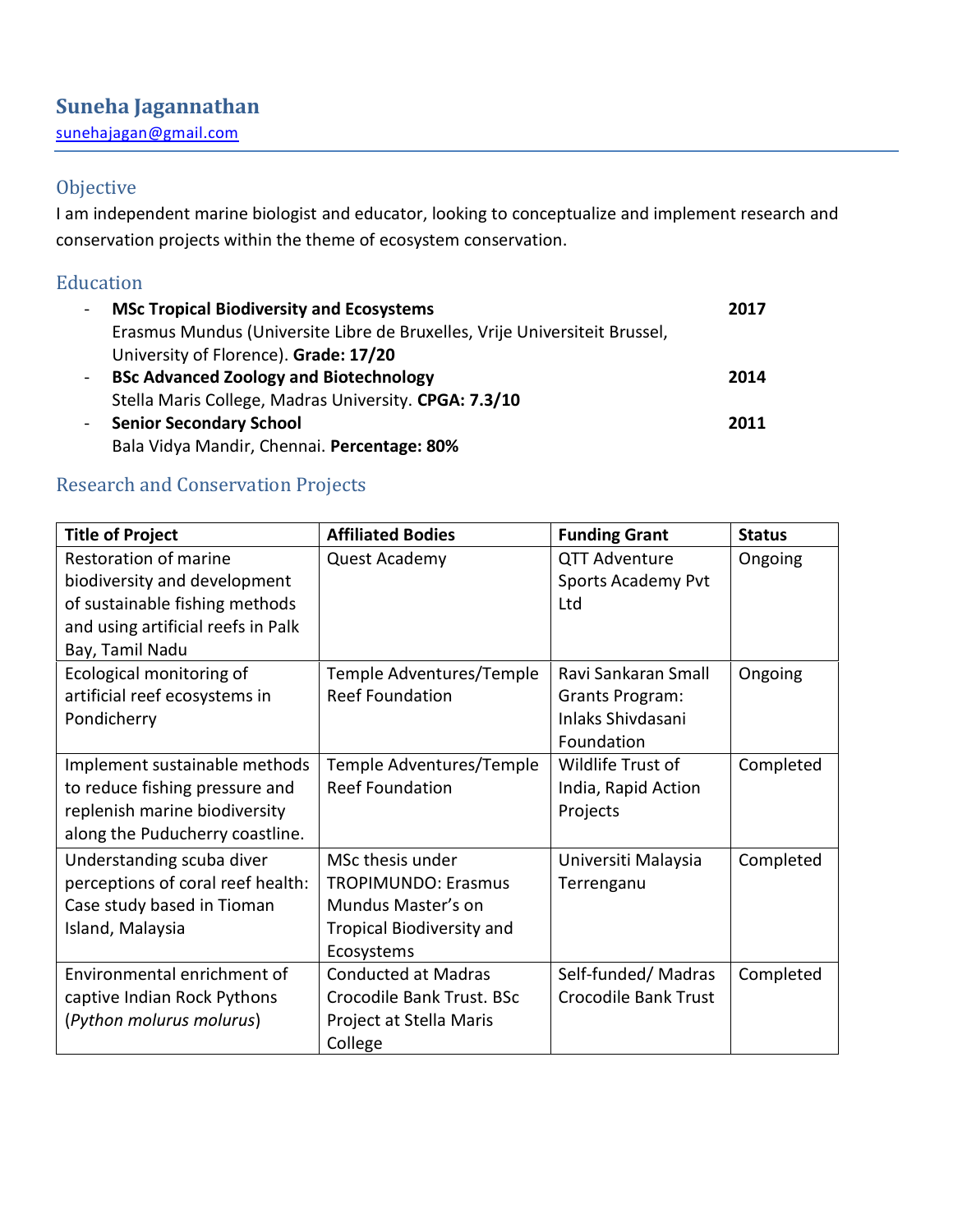## Accomplishments

- My project "Restoration of marine biodiversity and development of sustainable fishing methods and using artificial reefs in Palk Bay, Tamil Nadu" was long-listed for the Best Wildlife Conservation Award in the Outlook Indian Responsible Tourism Awards 2020.
- Speaker and organizing member at Moving Waters Film Festival, Pondicherry; February 2019.
- Panel member/speaker for inauguration of Citizen Science Marine Program, Centre for Climate Change Studies, Sathyabama Institute, Chennai; October 2018.
- Resource person for session on marine conservation and sustainable fisheries at Learning Festival, organized by Azim Premji Foundation; January 2018.
- Erasmus+ scholarship holder for MSc. Tropical Biodiversity and Ecosystems
- Selected as Ambassador for Asia for project proposal on ocean education at the Our Ocean Youth Summit in Malta, hosted by Sustainable Ocean Alliance; October 2017.
- Co-author of article titled "Behavior of reptiles in Madras Crocodile Bank" published in the proceedings of National Conference on Perspectives in Ethology in Stella Maris College, Chennai.
- Accomplished Indian classical dancer, trained in Bharatnatyam, Odissi and Kuchipudi.

### Press Coverage

- Asiaville Tamil:<https://www.youtube.com/watch?v=HrOdGt7pKUM&t=41s>
- The Hindu: [https://www.thehindu.com/sci-tech/energy-and-environment/picking-out-silent-ghosts-in](https://www.thehindu.com/sci-tech/energy-and-environment/picking-out-silent-ghosts-in-the-deep/article25146517.ece?fbclid=IwAR1SMT1PriNlS3ty7y5uXkk9RGRTUNSDD-SMlVYdqD35UV906Ywr7fH7y-8)[the-deep/article25146517.ece?fbclid=IwAR1SMT1PriNlS3ty7y5uXkk9RGRTUNSDD-](https://www.thehindu.com/sci-tech/energy-and-environment/picking-out-silent-ghosts-in-the-deep/article25146517.ece?fbclid=IwAR1SMT1PriNlS3ty7y5uXkk9RGRTUNSDD-SMlVYdqD35UV906Ywr7fH7y-8)[SMlVYdqD35UV906Ywr7fH7y-8](https://www.thehindu.com/sci-tech/energy-and-environment/picking-out-silent-ghosts-in-the-deep/article25146517.ece?fbclid=IwAR1SMT1PriNlS3ty7y5uXkk9RGRTUNSDD-SMlVYdqD35UV906Ywr7fH7y-8)
- Pondy Live: [https://www.pondylive.com/2018/06/this-marine-scientist-moved-to-pondicherry-to-care](https://www.pondylive.com/2018/06/this-marine-scientist-moved-to-pondicherry-to-care-for-its-ocean/?fbclid=IwAR1U7hwlf6SbyHPCe0YWk8OwDENLgk2heOzmhspEGplAi0Ao7E3iCPhTQV8)[for-its-ocean/?fbclid=IwAR1U7hwlf6SbyHPCe0YWk8OwDENLgk2heOzmhspEGplAi0Ao7E3iCPhTQV8](https://www.pondylive.com/2018/06/this-marine-scientist-moved-to-pondicherry-to-care-for-its-ocean/?fbclid=IwAR1U7hwlf6SbyHPCe0YWk8OwDENLgk2heOzmhspEGplAi0Ao7E3iCPhTQV8)

### Work Experience

- Position: Project Head, Artificial Reef Program.
- Research: Fundraising, development of research proposals, liaison with concerned Government bodies, data analysis and documentation, collaboration with related research teams across the country.
- **Conservation and Outreach:** Development and implantation of outreach programs with local communities.

### *Temple Adventures/ Temple Reef Foundation* **Oct 2017- Mar 2018**

- Position: Principal Marine Scientist at Temple Adventures and Chief Operations Officer, Temple Reef Foundation.
- **Research and Conservation**: Responsible for coordination of research, education, outreach and conservation activities of the organization; collaboration with other research and conservation organizations across the country. Developed modules to incorporate marine conservation in dive education.
- **NGO Management**: Responsible for fundraising, grant management, project conception and coordination, management of interns and volunteers, preparation of official reports.

### *Quest Academy* **June 2019 - Present**